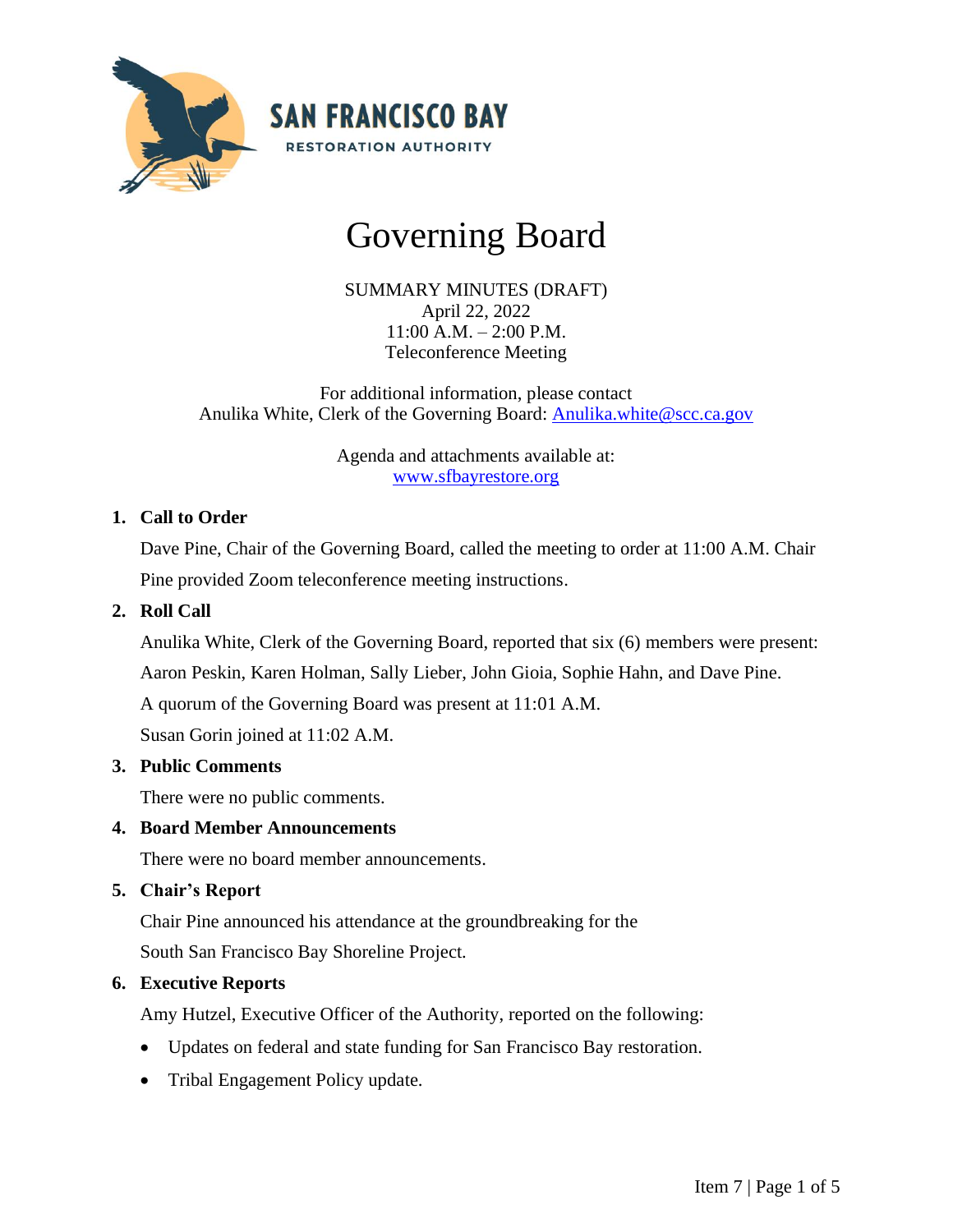- **A.** A memo and resolution on continuation of remote meetings. Resolution 94 *Authorizing Remote Teleconference Meetings for the Legislative Bodies of the San Francisco Bay Restoration Authority* was moved and seconded. Motion passed unanimously. Ayes: Pine, Gioia, Peskin, Lieber, Gorin, Holman, Hahn.
- **B.** Proposed to the board consideration of cancellation of the May  $26<sup>th</sup>$  board meeting to consider whether to pass another resolution on continuation of remote meetings. The board discussed. Cancellation of the May 26<sup>th</sup> board meeting was moved and second. Motion passed unanimously.

Ayes: Pine, Gioia, Peskin, Lieber, Gorin, Holman, Hahn.

- **C.** A memo and resolution on pending bills concerning remote meetings under the Brown Act. Resolution 95 *Approving Letter to Assemblymembers Alex Lee and Cristina Garcia in Support of AB 1944* was moved and seconded. Motion passed unanimously. Ayes: Pine, Gioia, Peskin, Lieber, Gorin, Holman, Hahn.
- **D.** The Quarterly Report on Expenditures under Executive Officer's Delegated Authority.
- **E.** Taylor Samuelson, Public Information Officer of the Authority, presented the Annual Report of the San Francisco Bay Restoration Authority, FY 2020-2021.

#### **7. Advisory Committee Chair's Report to the Governing Board**

Jessica Martini-Lamb, Chair of the Authority's Advisory Committee, gave a report on the Advisory Committee. There were no public or board comments.

#### **8. Approval of Summary Minutes of February 25, 2022**

Summary minutes of the Governing Board Meeting of February 25, 2022 were approved with no corrections.

Ayes: Pine, Gioia, Peskin, Lieber, Gorin, Holman, Hahn

**9. Approval of Summary Minutes of March 28, 2022**

Summary minutes of the Governing Board Meeting of March 28, 2022 were approved with no corrections.

Ayes: Pine, Gioia, Peskin, Lieber, Gorin, Holman, Hahn

#### **GRANT ITEMS**

## **10. Shoreline Park – Burlingame Project**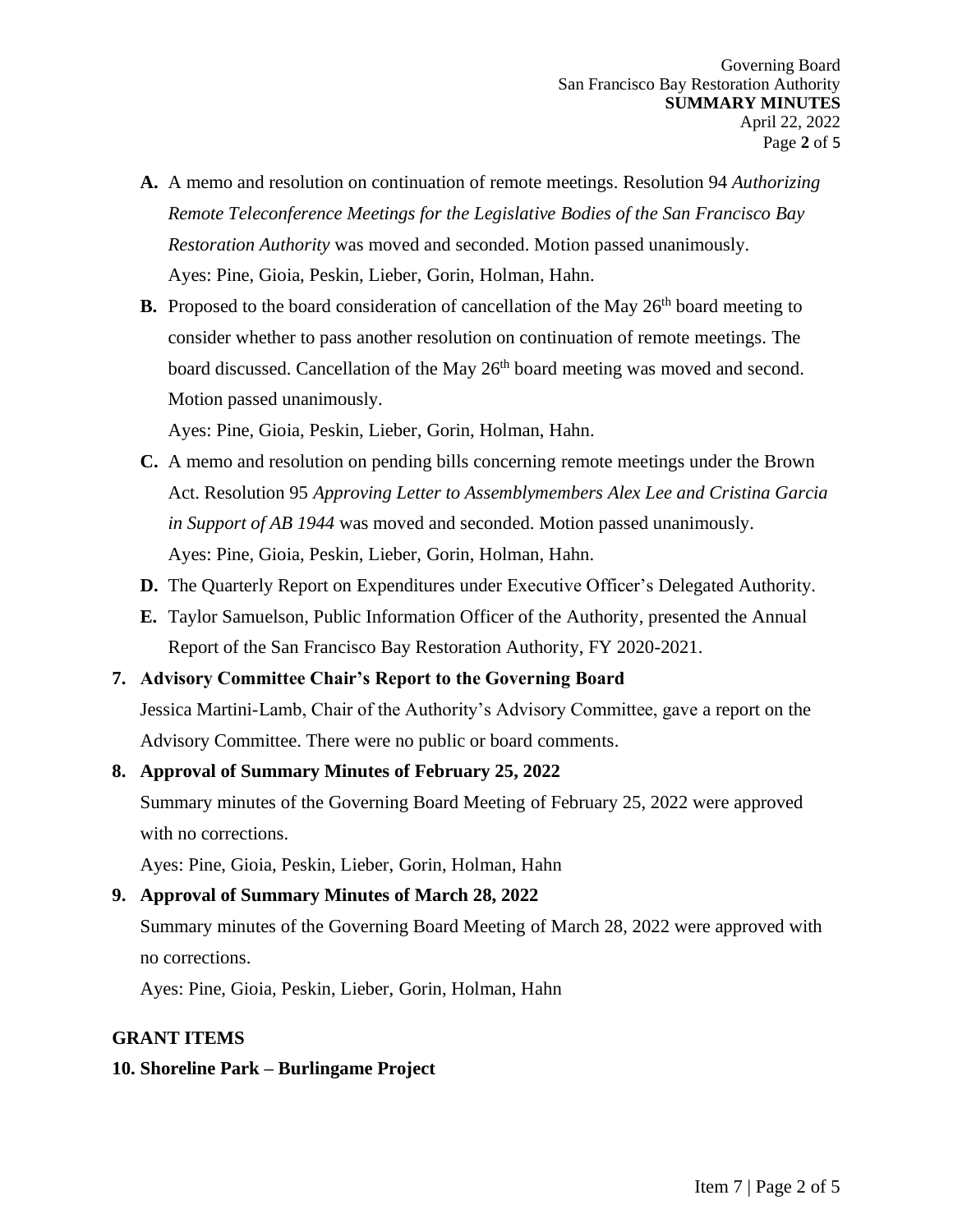Karen McDowell, Deputy Program Manager of the Authority, presented the staff recommendation on behalf of Natasha Dunn, Project Manager of the Authority. Speaking in favor of the staff recommendation: Will Johnson of Sphere Institute.

#### **Resolution:**

The San Francisco Bay Restoration Authority hereby authorizes the disbursement of an amount not to exceed nine hundred ninety-one thousand four hundred and ninety-nine dollars (\$991,499) to the SPHERE Institute to augment the grant of \$500,000 previously authorized by the Authority to conduct site studies and community engagement, prepare detailed plans and detailed designs, prepare regulatory permit applications and environmental review documents, and prepare a long-term lease application for the Shoreline Park – Burlingame Project, which will transform a 9.4-acre vacant parcel of State-owned bayfront land into a public nature and recreation park and will include restoration of approximately 3-3.5 acres of tidal marsh and transition zone habitats along the shoreline and an education center designed with bird safety features in San Mateo County (Exhibit 1). All conditions of the Authority's prior authorization to grant funds for this project apply to this augmentation.

#### **Findings:**

Based on the accompanying staff recommendation and attached exhibits, the San Francisco Bay Restoration Authority hereby finds that:

- 1. The proposed authorization is consistent with The San Francisco Bay Restoration Authority Act, Gov. Code Sections 66700-66706.
- 2. The proposed authorization is consistent with The San Francisco Bay Clean Water, Pollution Prevention and Habitat Restoration Measure (Measure AA).
- 3. The grantee is not required to enter into a project labor agreement per Resolution 22 because the proposed authorization is for planning work.

The board commented and discussed. Project approval was moved and seconded. Motion passed unanimously.

Ayes: Pine, Gioia, Peskin, Lieber, Gorin, Holman, Hahn

## **11. Tiscornia Marsh Restoration and Sea Level Rise Adaptation Project**

Linda Tong, Project Manager of the Authority, presented the staff recommendation.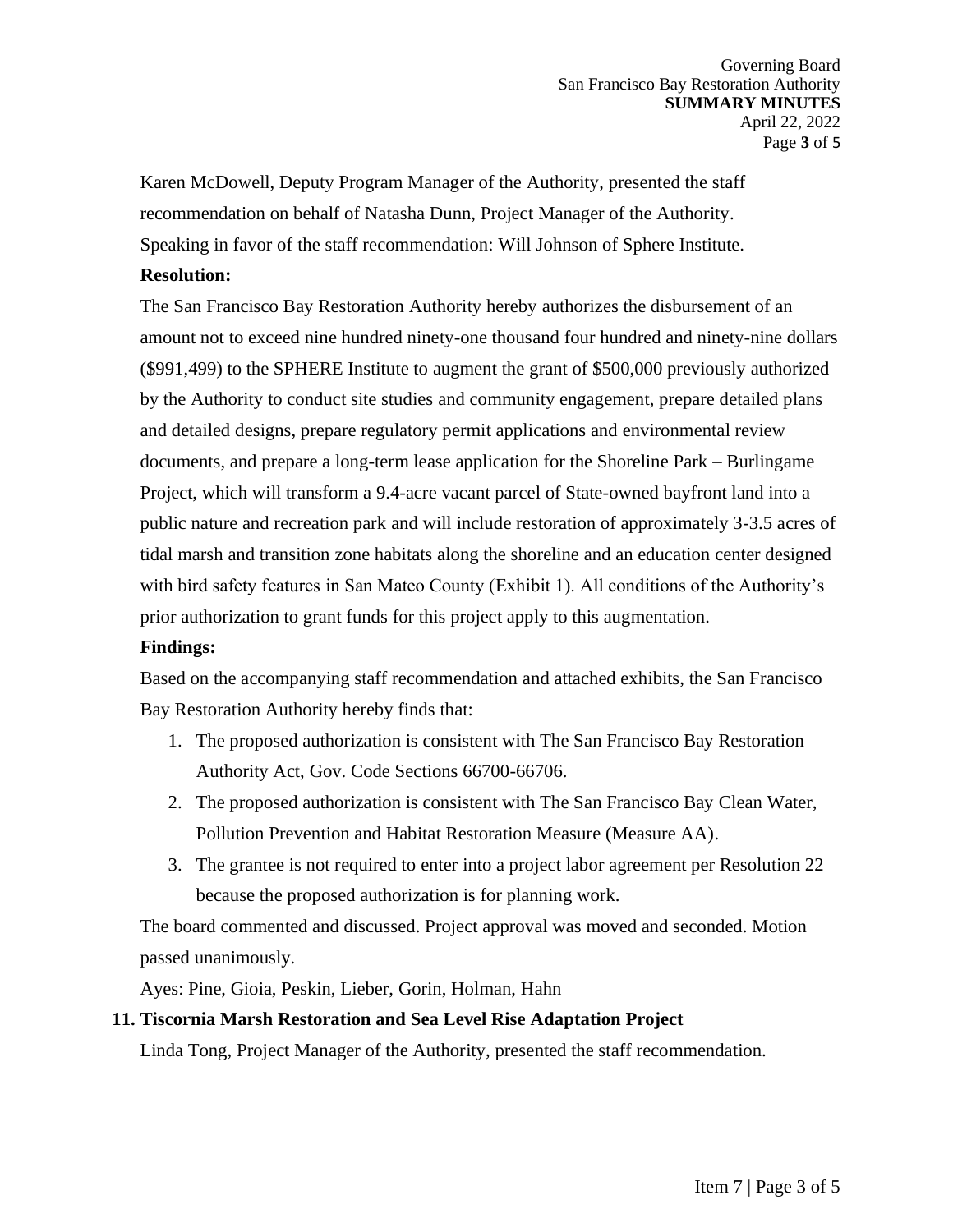Speaking in favor of the staff recommendation: Barbara Salzman of the Marin Audubon Society.

## **Resolution:**

The San Francisco Bay Restoration Authority hereby authorizes the disbursement of an amount not to exceed three million eighty-two thousand dollars (\$3,082,000) to Marin Audubon Society to prepare permit applications, develop final designs, continue engaging community members, and begin construction for the restoration of Tiscornia Marsh. Prior to commencement of the project, the grantee shall submit for the review and written approval of the Executive Officer of the Authority the following:

- 1. A detailed work program, schedule, and budget.
- 2. Names and qualifications of any contractors to be employed in carrying out the project.
- 3. A plan for acknowledgement of Authority funding.
- 4. Evidence that all permits and approvals required to implement the project have been obtained.
- 5. Evidence that the grantee has entered into agreements sufficient to enable the grantee to implement, operate, and maintain the project.
- 6. Evidence that the grantee has entered into a project labor agreement consistent with San Francisco Bay Restoration Authority Resolution 22.

#### **Findings:**

- 1. The proposed authorization is consistent with The San Francisco Bay Restoration Authority Act, Gov. Code Sections 66700-66706.
- 2. The proposed authorization is consistent with The San Francisco Bay Clean Water, Pollution Prevention and Habitat Restoration Measure (Measure AA).
- 3. The Authority has independently reviewed and considered the Tiscornia Marsh Habitat Restoration and Sea Level Rise Adaptation Project Final Environmental Impact Report (Final EIR), certified by the City of San Rafael on January 11, 2022 and attached to the accompanying staff recommendation as Exhibit 5.
- 4. The Final EIR identifies potentially significant effects of the Tiscornia Marsh Restoration and Sea Level Rise Adaptation Project (Project) with respect to Air